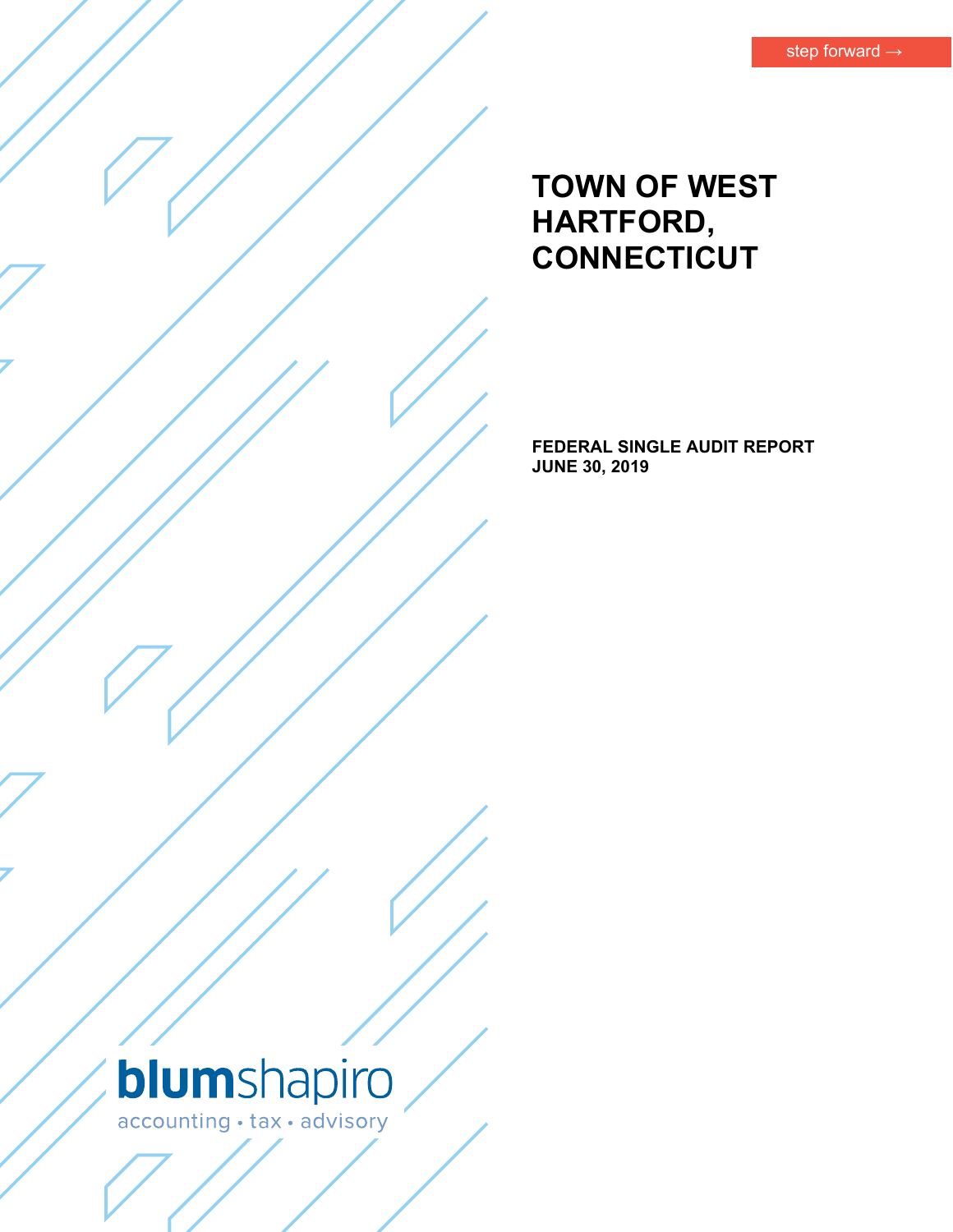#### **TOWN OF WEST HARTFORD, CONNECTICUT FEDERAL SINGLE AUDIT REPORT JUNE 30, 2019 TABLE OF CONTENTS**

| Independent Auditors' Report on Compliance for Each Major Federal Program; Report<br>on Internal Control over Compliance; and Report on Schedule of Expenditures of  |         |
|----------------------------------------------------------------------------------------------------------------------------------------------------------------------|---------|
| Federal Awards Required by the Uniform Guidance                                                                                                                      | $1 - 3$ |
| Schedule of Expenditures of Federal Awards                                                                                                                           | $4 - 5$ |
| Notes to Schedule of Expenditures of Federal Awards                                                                                                                  | 6       |
| Independent Auditors' Report on Internal Control over Financial Reporting and on<br>Compliance and Other Matters Based on an Audit of Financial Statements Performed |         |
| in Accordance with Government Auditing Standards                                                                                                                     | $7-8$   |
| <b>Schedule of Findings and Questioned Costs</b>                                                                                                                     | 9       |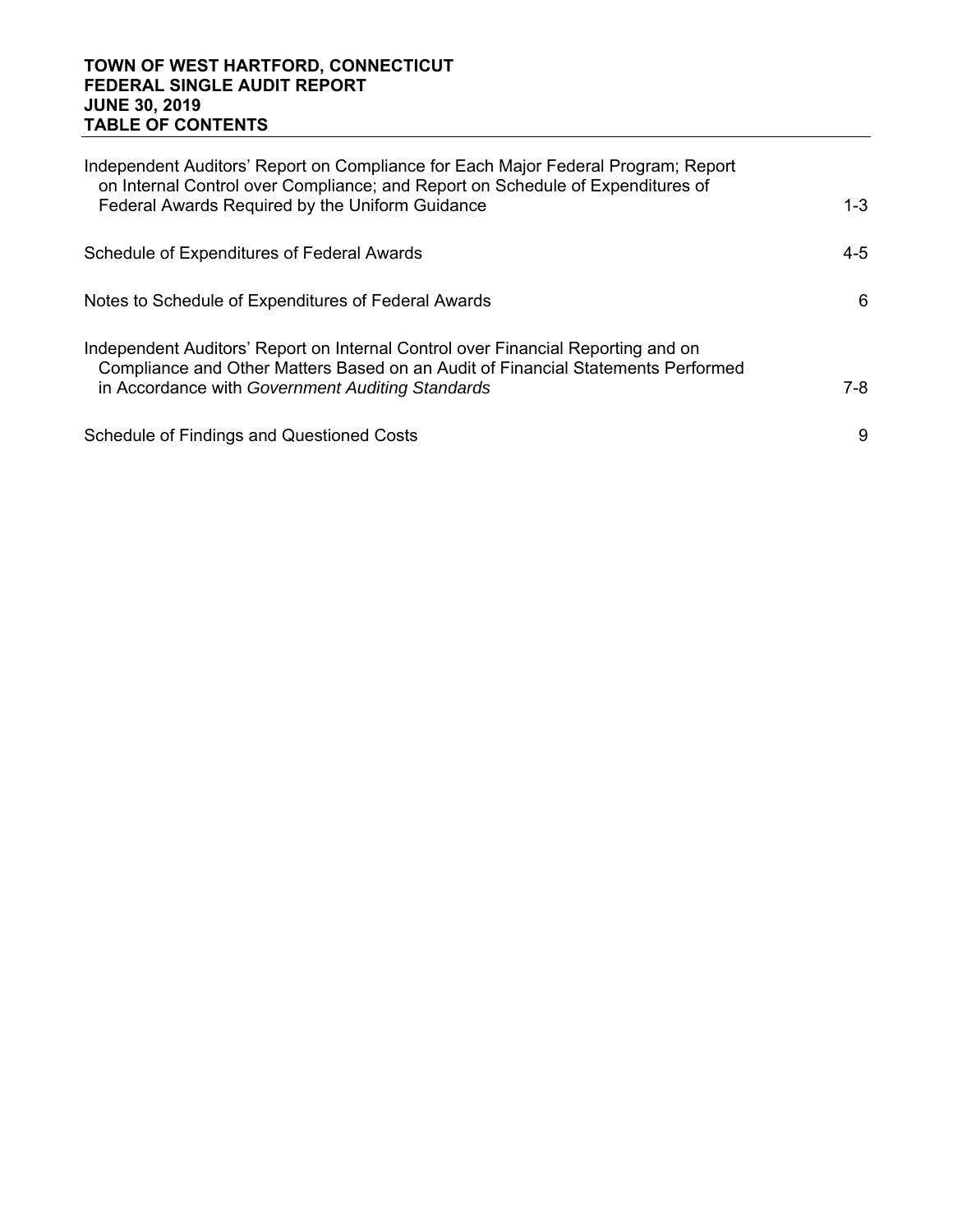

29 South Main Street P.O. Box 272000 West Hartford, CT 06127-2000 Tel 860.561.4000

blumshapiro.com

**Independent Auditors' Report on Compliance for Each Major Federal Program; Report on Internal Control over Compliance; and Report on Schedule of Expenditures of Federal Awards Required by the Uniform Guidance** 

To the Members of the Town Council Town of West Hartford, Connecticut

#### **Report on Compliance for Each Major Federal Program**

We have audited the Town of West Hartford, Connecticut's compliance with the types of compliance requirements described in the *OMB Compliance Supplement* that could have a direct and material effect on each of the Town of West Hartford, Connecticut's major federal programs for the year ended June 30, 2019. The Town of West Hartford, Connecticut's major federal programs are identified in the summary of auditors' results section of the accompanying schedule of findings and questioned costs.

#### *Management's Responsibility*

Management is responsible for compliance with federal statutes, regulations, and the terms and conditions of its federal awards applicable to its federal programs.

#### *Auditors' Responsibility*

Our responsibility is to express an opinion on compliance for each of the Town of West Hartford, Connecticut's major federal programs based on our audit of the types of compliance requirements referred to above. We conducted our audit of compliance in accordance with auditing standards generally accepted in the United States of America; the standards applicable to financial audits contained in *Government Auditing Standards*, issued by the Comptroller General of the United States; and the audit requirements of Title 2 U.S. *Code of Federal Regulations* Part 200, *Uniform Administrative Requirements, Cost Principles, and Audit Requirements for Federal Awards* (Uniform Guidance). Those standards and the Uniform Guidance require that we plan and perform the audit to obtain reasonable assurance about whether noncompliance with the types of compliance requirements referred to above that could have a direct and material effect on a major federal program occurred. An audit includes examining, on a test basis, evidence about the Town of West Hartford, Connecticut's compliance with those requirements and performing such other procedures as we considered necessary in the circumstances.

We believe that our audit provides a reasonable basis for our opinion on compliance for each major federal program. However, our audit does not provide a legal determination of the Town of West Hartford, Connecticut's compliance.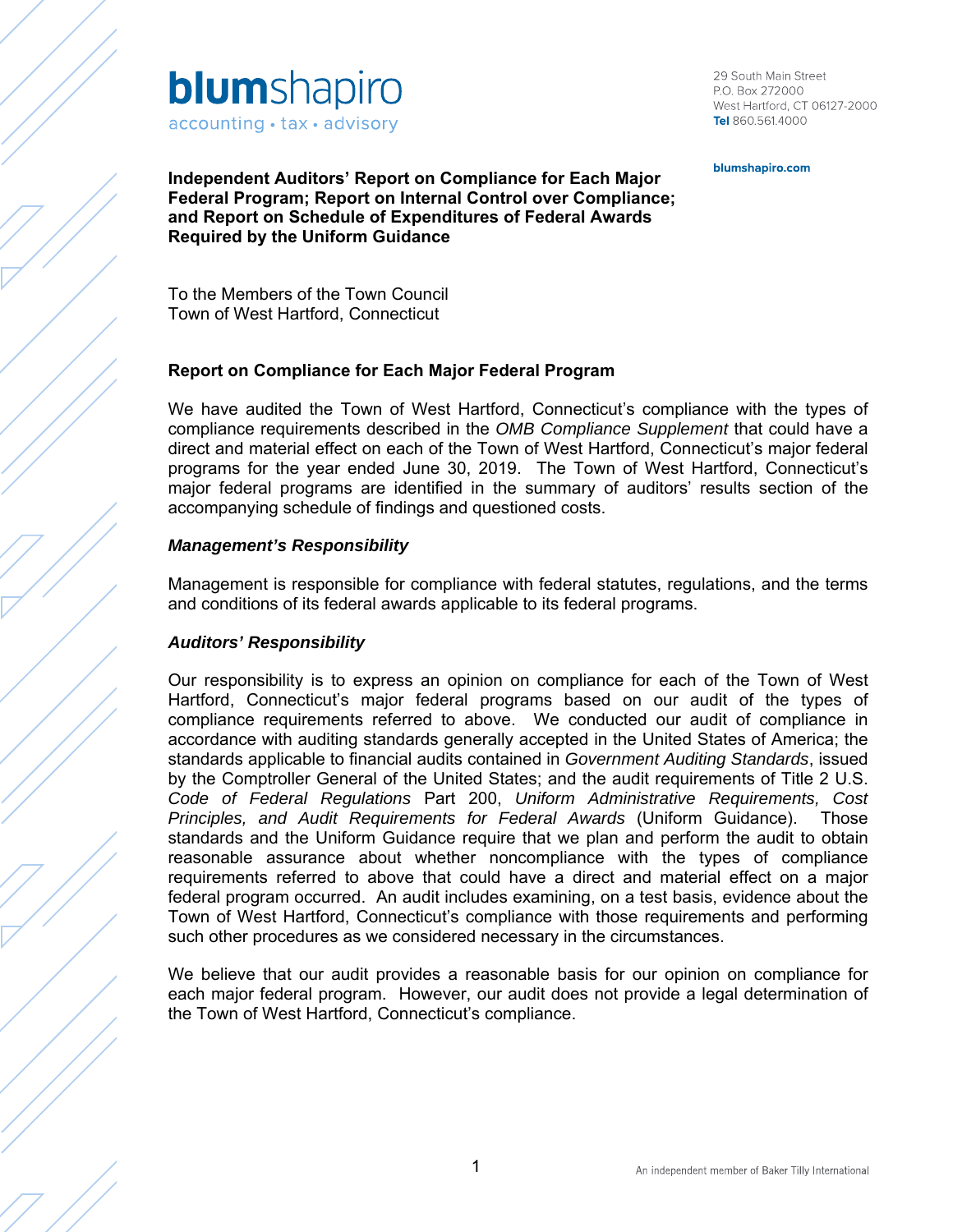### *Opinion on Each Major Federal Program*

In our opinion, the Town of West Hartford, Connecticut, complied, in all material respects, with the types of compliance requirements referred to above that could have a direct and material effect on each of its major federal programs for the year ended June 30, 2019.

#### **Report on Internal Control over Compliance**

Management of the Town of West Hartford, Connecticut, is responsible for establishing and maintaining effective internal control over compliance with the types of compliance requirements referred to above. In planning and performing our audit of compliance, we considered the Town of West Hartford, Connecticut's internal control over compliance with the types of requirements that could have a direct and material effect on each major federal program to determine the auditing procedures that are appropriate in the circumstances for the purpose of expressing an opinion on compliance for each major federal program and to test and report on internal control over compliance in accordance with the Uniform Guidance, but not for the purpose of expressing an opinion on the effectiveness of internal control over compliance. Accordingly, we do not express an opinion on the effectiveness of the Town of West Hartford, Connecticut's internal control over compliance.

A deficiency in internal control over compliance exists when the design or operation of a control over compliance does not allow management or employees, in the normal course of performing their assigned functions, to prevent, or detect and correct, noncompliance with a type of compliance requirement of a federal program on a timely basis. A material weakness in internal control over compliance is a deficiency, or a combination of deficiencies, in internal control over compliance such that there is a reasonable possibility that material noncompliance with a type of compliance requirement of a federal program will not be prevented, or detected and corrected on a timely basis. A significant deficiency in internal control over compliance is a deficiency, or a combination of deficiencies, in internal control over compliance with a type of compliance requirement of a federal program that is less severe than a material weakness in internal control over compliance yet important enough to merit attention by those charged with governance.

Our consideration of internal control over compliance was for the limited purpose described in the first paragraph of this section and was not designed to identify all deficiencies in internal control over compliance that might be material weaknesses or significant deficiencies. We did not identify any deficiencies in internal control over compliance that we consider to be material weaknesses. However, material weaknesses may exist that have not been identified.

The purpose of this report on internal control over compliance is solely to describe the scope of our testing of internal control over compliance and the results of that testing based on the requirements of the Uniform Guidance. Accordingly, this report is not suitable for any other purpose.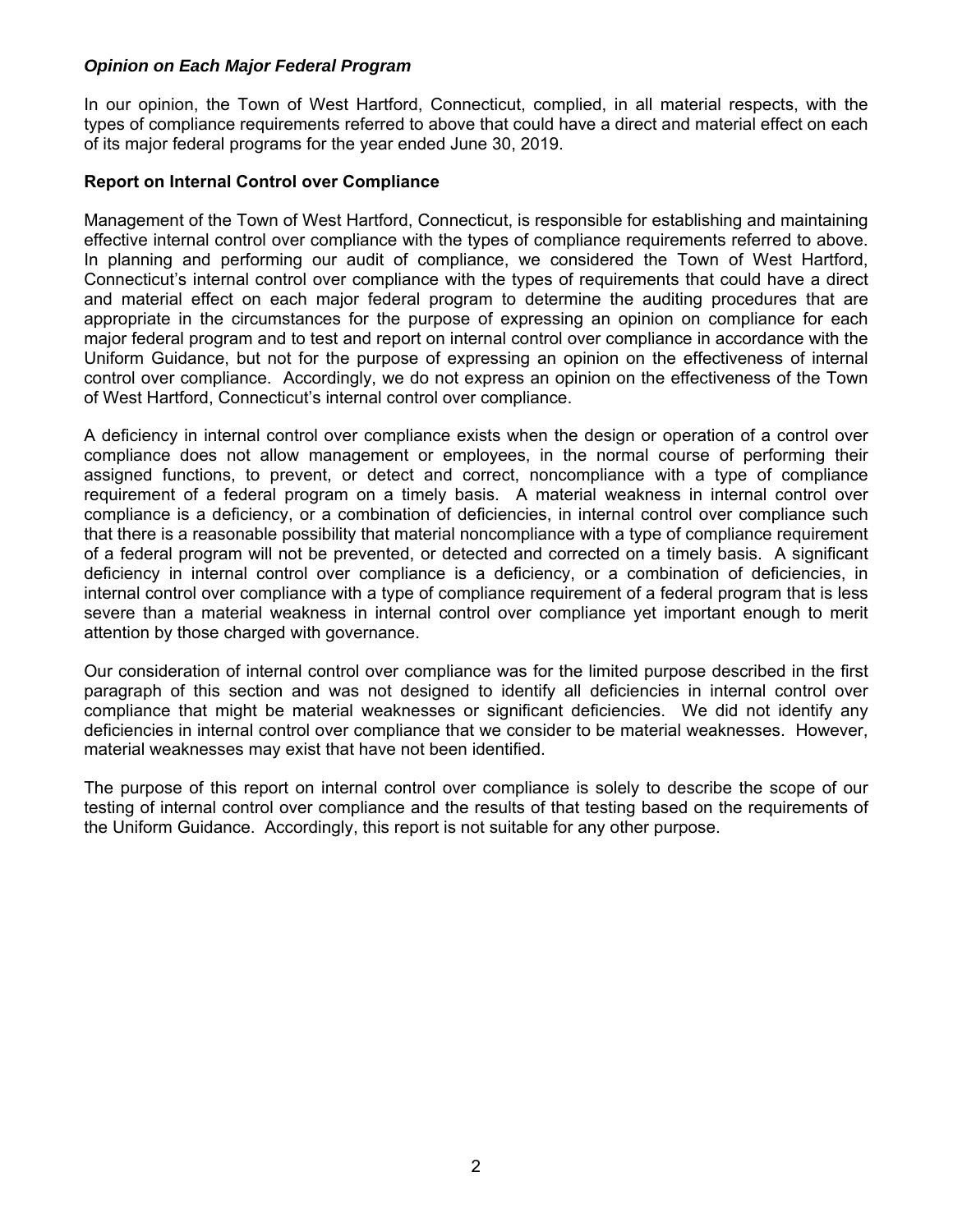#### **Report on Schedule of Expenditures of Federal Awards Required by the Uniform Guidance**

We have audited the financial statements of the governmental activities, the business-type activities, the discretely presented component unit, each major fund and the aggregate remaining fund information of the Town of West Hartford, Connecticut, as of and for the year ended June 30, 2019, and the related notes to the financial statements, which collectively comprise the Town of West Hartford, Connecticut's basic financial statements. We issued our report thereon dated December 20, 2019, which contained unmodified opinions on those financial statements. Our audit was conducted for the purpose of forming opinions on the financial statements that collectively comprise the basic financial statements. The accompanying schedule of expenditures of federal awards is presented for purposes of additional analysis as required by the Uniform Guidance and is not a required part of the basic financial statements. Such information is the responsibility of management and was derived from and relates directly to the underlying accounting and other records used to prepare the basic financial statements. The information has been subjected to the auditing procedures applied in the audit of the financial statements and certain additional procedures, including comparing and reconciling such information directly to the underlying accounting and other records used to prepare the basic financial statements or to the basic financial statements themselves, and other additional procedures in accordance with auditing standards generally accepted in the United States of America. In our opinion, the schedule of expenditures of federal awards is fairly stated in all material respects in relation to the basic financial statements as a whole.

Blum, Shapino & Company, P.C.

West Hartford, Connecticut December 20, 2019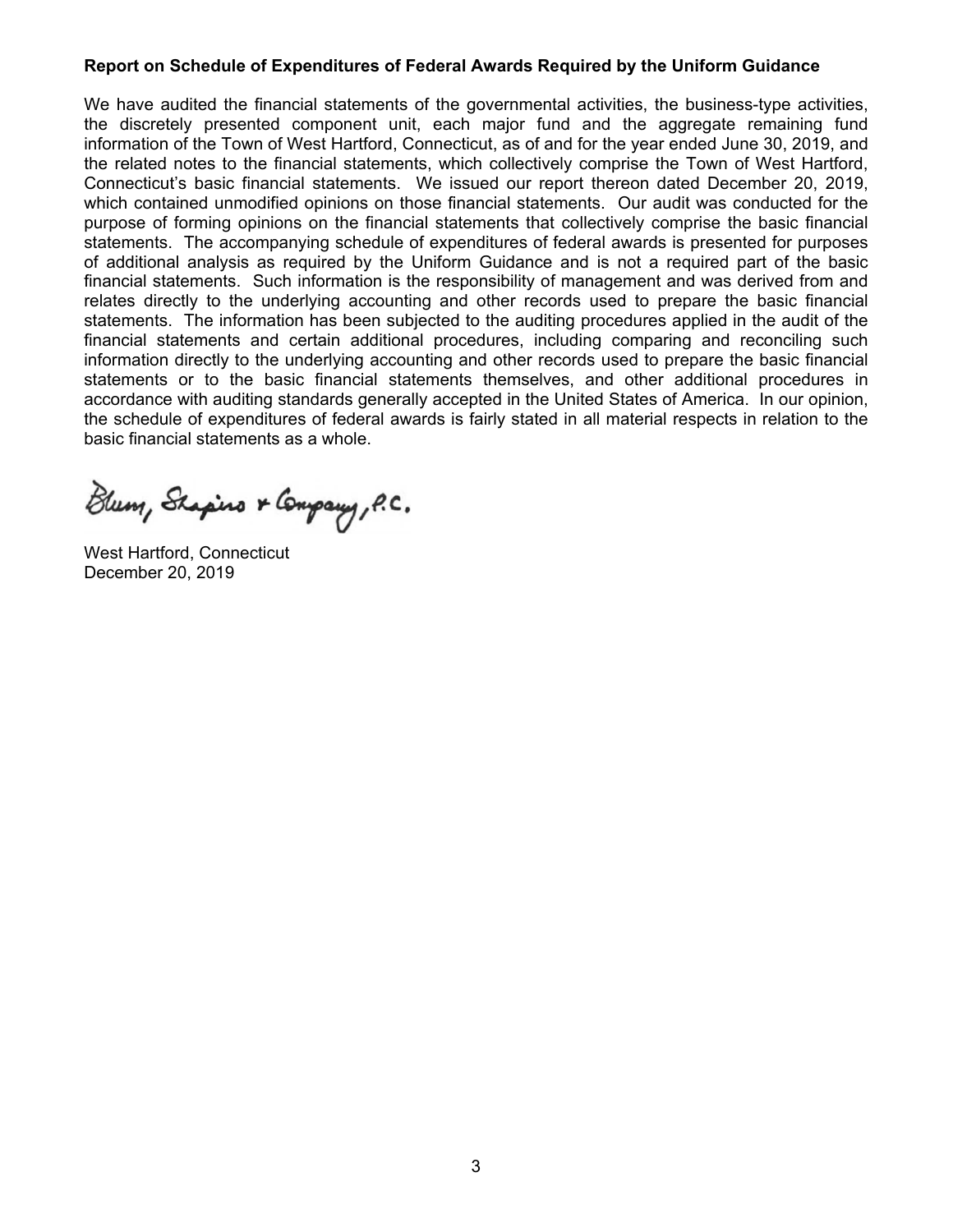#### **TOWN OF WEST HARTFORD, CONNECTICUT SCHEDULE OF EXPENDITURES OF FEDERAL AWARDS FOR THE YEAR ENDED JUNE 30, 2019**

| Federal Grantor/Pass-Through Grantor/<br><b>Program or Cluster Title</b>                                                   | Federal<br><b>CFDA</b><br><b>Number</b> | <b>Pass-Through Entity</b><br><b>Identifying Number</b> | <b>Total Federal</b><br><b>Expenditures</b> |                 |
|----------------------------------------------------------------------------------------------------------------------------|-----------------------------------------|---------------------------------------------------------|---------------------------------------------|-----------------|
| <b>United States Department of Agriculture</b>                                                                             |                                         |                                                         |                                             |                 |
| Passed Through the State of Connecticut Department of Education:                                                           |                                         |                                                         |                                             |                 |
| <b>Child Nutrition Cluster:</b>                                                                                            |                                         |                                                         |                                             |                 |
| National School Lunch Program                                                                                              | 10.555                                  | 12060-SDE64370-20560                                    | \$<br>167,932                               |                 |
| National School Lunch Program                                                                                              | 10.555                                  | 12060-SDE64370-20560                                    | 1,095,347                                   |                 |
| School Breakfast Program                                                                                                   | 10.553                                  | 12060-SDE64370-20508                                    | 244,794                                     |                 |
| Summer Food Service Program for Children                                                                                   | 10.559                                  | 12060-SDE64370-20540                                    | 18,880                                      |                 |
| Summer Food Service Program for Children                                                                                   | 10.559                                  | 12060-SDE64370-20548                                    | 1,975                                       | \$<br>1,528,928 |
| United States National Endowment for the Humanities<br>Passed Through the Connecticut State Library:                       |                                         |                                                         |                                             |                 |
| <b>Grants to States</b>                                                                                                    | 45.310                                  | 12060-CSL66055-21031                                    |                                             | 5,352           |
| <b>United States Department of Transportation</b><br>Passed Through the State of Connecticut Department of Transportation: |                                         |                                                         |                                             |                 |
| Highway Safety Cluster:                                                                                                    |                                         |                                                         |                                             |                 |
| State and Community Highway Safety                                                                                         | 20.600                                  | 12062-DOT57513-20559                                    | 4,319                                       |                 |
| <b>National Priority Safety Programs</b>                                                                                   | 20.616                                  | 12062-DOT57513-22600                                    | 34,848                                      |                 |
|                                                                                                                            |                                         |                                                         |                                             | 39,167          |
| Passed Through the State of Connecticut Department of Energy and Environmental Protection:                                 |                                         |                                                         |                                             |                 |
| Highway Planning and Construction Cluster:                                                                                 |                                         |                                                         |                                             |                 |
| Recreational Trails Program                                                                                                | 20.219                                  | 12060-DEP44321-20296                                    | 13,807                                      |                 |
| Passed Through the State of Connecticut Department of Transportation:                                                      |                                         |                                                         |                                             |                 |
| <b>Highway Planning and Construction</b>                                                                                   | 20.205                                  | 12062-DOT57141-22108                                    | 4,309,111                                   |                 |
|                                                                                                                            |                                         |                                                         |                                             | 4,322,918       |
| Alcohol Open Container Requirements                                                                                        | 20.607                                  | 12062-DOT57513-22091                                    |                                             | 94,474          |
| Total United States Department of Transportation                                                                           |                                         |                                                         |                                             | 4,456,559       |
| <b>United States Department of Homeland Security</b>                                                                       |                                         |                                                         |                                             |                 |
| Passed Through the State of Connecticut Department of Emergency Services and Public Protection:                            |                                         |                                                         |                                             |                 |
| <b>Emergency Management Performance Grants</b>                                                                             | 97.042                                  | 12060-DPS32160-21881                                    |                                             | 31,662          |
| Disaster Grants - Public Assistance (Presidentially<br>Declared Disasters)                                                 | 97.036                                  | 12060-DPS32990-22520                                    |                                             | 217,602         |
| Direct:                                                                                                                    |                                         |                                                         |                                             |                 |
| Assistance to Firefighters Grant                                                                                           | 97.044                                  |                                                         |                                             | 253,736         |
| Total United States Department of Homeland Security                                                                        |                                         |                                                         |                                             | 503,000         |

The accompanying notes are an integral part of this schedule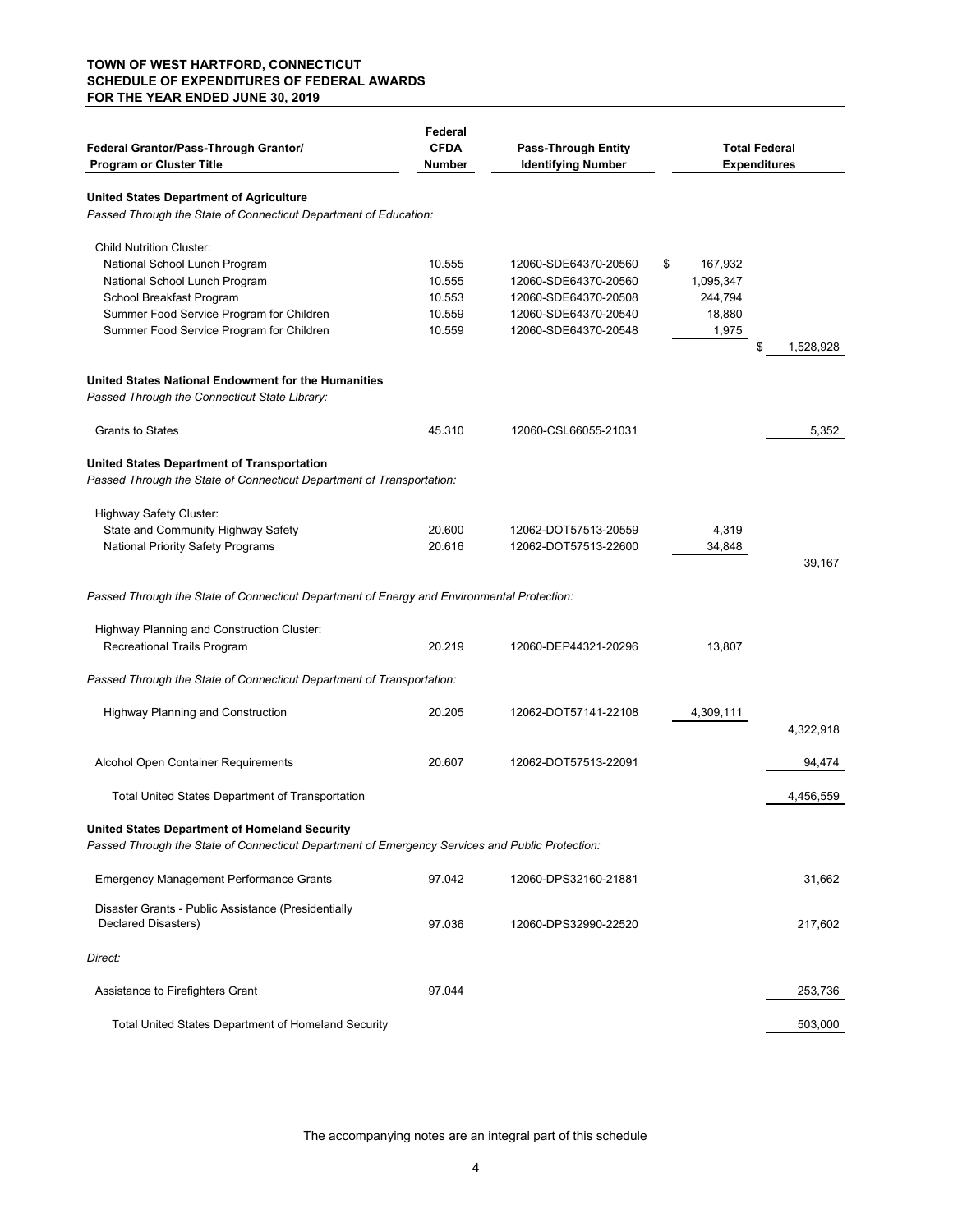#### **(CONTINUED) SCHEDULE OF EXPENDITURES OF FEDERAL AWARDS TOWN OF WEST HARTFORD, CONNECTICUT FOR THE YEAR ENDED JUNE 30, 2019**

| Federal Grantor/Pass-Through Grantor/<br><b>Program or Cluster Title</b>                                         | Federal<br><b>CFDA</b><br>Number | <b>Pass-Through Entity</b><br><b>Identifying Number</b> |             | <b>Total Federal</b><br><b>Expenditures</b> |
|------------------------------------------------------------------------------------------------------------------|----------------------------------|---------------------------------------------------------|-------------|---------------------------------------------|
| <b>United States Department of Justice</b><br>Direct:                                                            |                                  |                                                         |             |                                             |
| Edward Byrne Memorial Justice Assistance Grant Program                                                           | 16.738                           |                                                         | \$<br>5,165 |                                             |
| Passed Through the State of Connecticut Department of Emergency Services and Public Protection:                  |                                  |                                                         |             |                                             |
| Edward Byrne Memorial Justice Assistance Grant Program                                                           | 16.738                           | 12060-DPS32523-26185                                    | 9,106       |                                             |
| Passed Through the State of Connecticut Office of Policy and Management:                                         |                                  |                                                         |             |                                             |
| Edward Byrne Memorial Justice Assistance Grant Program                                                           | 16.738                           | 12060-OPM20350-21921                                    | 10,000      | \$<br>24,271                                |
| <b>United States Department of Education</b><br>Passed Through the State of Connecticut Department of Education: |                                  |                                                         |             |                                             |
| Special Education Cluster (IDEA):                                                                                |                                  |                                                         |             |                                             |
| Special Education_Grants to States                                                                               | 84.027                           | 12060-SDE64370-20977-2019                               | 1,986,541   |                                             |
| Special Education_Grants to States                                                                               | 84.027                           | 12060-SDE64370-20977-2018                               | 186,064     |                                             |
| Special Education_Preschool Grants                                                                               | 84.173                           | 12060-SDE64370-20983-2019                               | 46,859      |                                             |
| Special Education_Preschool Grants                                                                               | 84.173                           | 12060-SDE64370-20983-2018                               | 7,082       | 2,226,546                                   |
| Title I Grants to Local Educational Agencies                                                                     | 84.010                           | 12060-SDE64370-20679-2019                               | 838,103     |                                             |
| Title I Grants to Local Educational Agencies                                                                     | 84.010                           | 12060-SDE64370-20679-2018                               | 98,598      | 936,701                                     |
| Career and Technical Education -- Basic Grants to States                                                         | 84.048                           | 12060-SDE64370-20742-2019                               |             | 100,426                                     |
|                                                                                                                  |                                  |                                                         |             |                                             |
| Adult Education - Basic Grants to States                                                                         | 84.002                           | 12060-SDE64370-20784-2019                               |             | 105,000                                     |
| Improving Teacher Quality State Grants                                                                           | 84.367                           | 12060-SDE64370-20858-2019                               | 85,926      |                                             |
| Improving Teacher Quality State Grants                                                                           | 84.367                           | 12060-SDE64370-20858-2018                               | 86,415      |                                             |
|                                                                                                                  |                                  |                                                         |             | 172,341                                     |
| English Language Acquisition State Grants                                                                        | 84.365                           | 12060-SDE64370-20868-2019                               | 25,155      |                                             |
| <b>English Language Acquisition State Grants</b>                                                                 | 84.365                           | 12060-SDE64370-20868-2018                               | 47,476      |                                             |
| English Language Acquisition State Grants                                                                        | 84.365                           | 12060-SDE64370-20868-2018                               | 32,624      |                                             |
|                                                                                                                  |                                  |                                                         |             | 105,255                                     |
| Student Support and Academic Enrichment Program                                                                  | 84.424                           | 12060-SDE64370-22854-2019                               | 25,665      |                                             |
| Student Support and Academic Enrichment Program                                                                  | 84.424                           | 12060-SDE64370-22854-2018                               | 5,459       |                                             |
|                                                                                                                  |                                  |                                                         |             | 31,124                                      |
| <b>Total United States Department of Education</b>                                                               |                                  |                                                         |             | 3,677,393                                   |
| United States Department of Housing and Urban Development<br>Direct:                                             |                                  |                                                         |             |                                             |
| <b>CDBG - Entitlement Grants Cluster:</b>                                                                        |                                  |                                                         |             |                                             |
| <b>Community Development Block Grants/Entitlement Grants</b>                                                     | 14.218                           |                                                         |             | 985,698                                     |
| <b>Total Federal Awards</b>                                                                                      |                                  |                                                         |             | \$<br>11,181,201                            |
|                                                                                                                  |                                  |                                                         |             |                                             |

The accompanying notes are an integral part of this schedule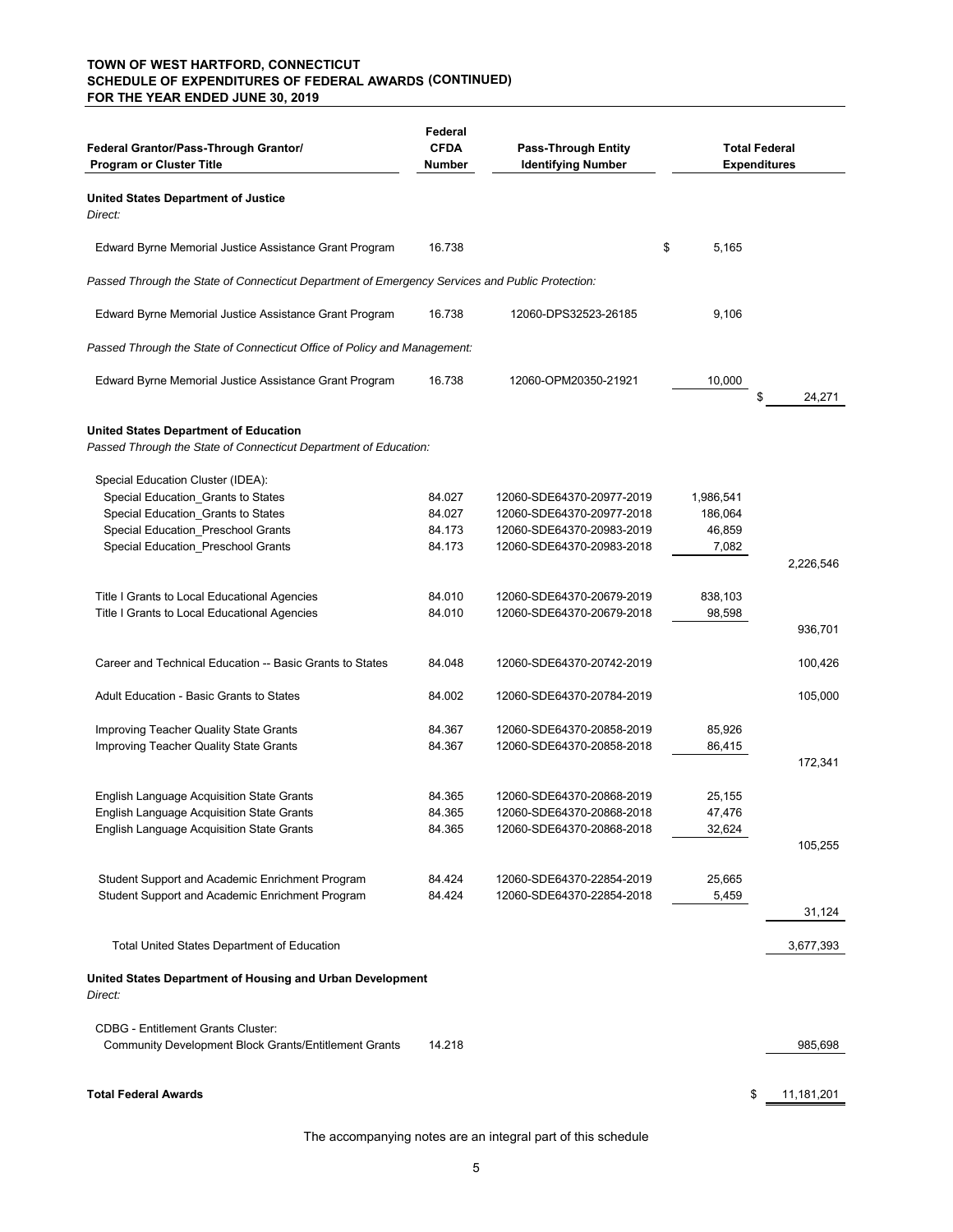# **1. SUMMARY OF SIGNIFICANT ACCOUNTING POLICIES**

#### **Basis of Presentation**

The accompanying schedule of expenditures of federal awards (the Schedule) includes the federal award activity of the Town of West Hartford, Connecticut, under programs of the federal government for the year ended June 30, 2019. The information in the Schedule is presented in accordance with the requirements of Title 2 U.S. *Code of Federal Regulations* Part 200, *Uniform Administrative Requirements, Cost Principles, and Audit Requirements for Federal Awards* (Uniform Guidance).

Because the Schedule presents only a selected portion of the operations of the Town of West Hartford, Connecticut, it is not intended to, and does not, present the financial position, changes in fund balance, changes in net position or cash flows of the Town of West Hartford, Connecticut.

#### **Basis of Accounting**

Expenditures reported on the Schedule are reported using the modified accrual basis of accounting. Such expenditures are recognized following the cost principles contained in the Uniform Guidance, wherein certain types of expenditures are not allowable or are limited as to reimbursement.

# **2. INDIRECT COST RECOVERY**

The Town of West Hartford, Connecticut, has elected not to use the 10% de minimis indirect cost rate provided under Section 200.414 of the Uniform Guidance.

# **3. NONCASH AWARDS**

Donated commodities in the amount of \$167,932 are included in the Department of Agriculture's National School Lunch Program, CFDA #10.555. The amount represents the market value of commodities received.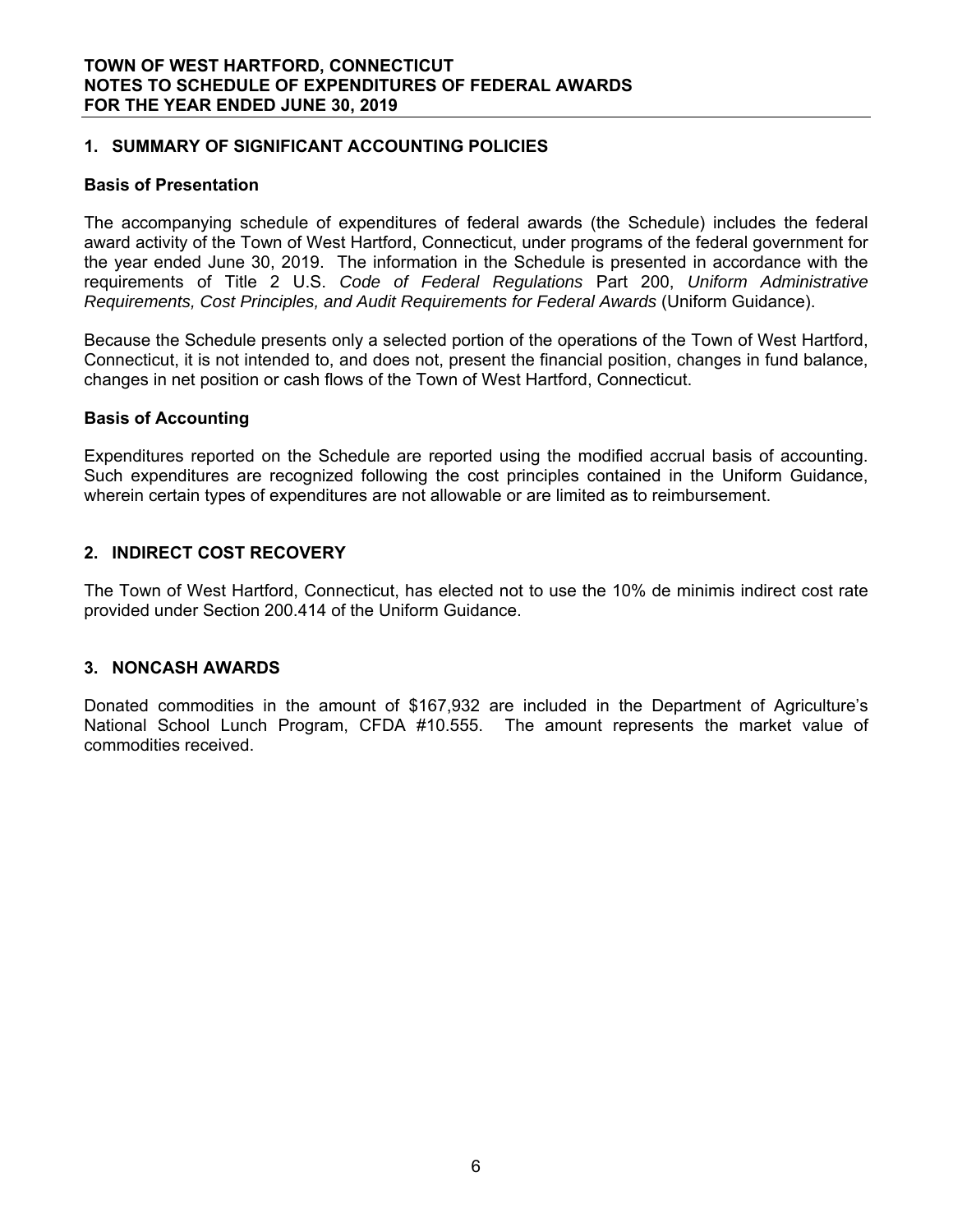

29 South Main Street P.O. Box 272000 West Hartford, CT 06127-2000 Tel 860.561.4000

blumshapiro.com

**Independent Auditors' Report on Internal Control over Financial Reporting and on Compliance and Other Matters Based on an Audit of Financial Statements Performed in Accordance with** *Government Auditing Standards*

To the Members of the Town Council Town of West Hartford, Connecticut

We have audited, in accordance with the auditing standards generally accepted in the United States of America and the standards applicable to financial audits contained in *Government Auditing Standards*, issued by the Comptroller General of the United States, the financial statements of the governmental activities, the business-type activities, the discretely presented component unit, each major fund and the aggregate remaining fund information of the Town of West Hartford, Connecticut, as of and for the year ended June 30, 2019, and the related notes to the financial statements, which collectively comprise the Town of West Hartford, Connecticut's basic financial statements, and have issued our report thereon dated December 20, 2019.

#### **Internal Control over Financial Reporting**

In planning and performing our audit of the financial statements, we considered the Town of West Hartford, Connecticut's internal control over financial reporting (internal control) to determine the audit procedures that are appropriate in the circumstances for the purpose of expressing our opinions on the financial statements, but not for the purpose of expressing an opinion on the effectiveness of the Town of West Hartford, Connecticut's internal control. Accordingly, we do not express an opinion on the effectiveness of the Town of West Hartford, Connecticut's internal control.

A deficiency in internal control exists when the design or operation of a control does not allow management or employees, in the normal course of performing their assigned functions, to prevent, or detect and correct, misstatements on a timely basis. A material weakness is a deficiency, or a combination of deficiencies, in internal control such that there is a reasonable possibility that a material misstatement of the entity's financial statements will not be prevented, or detected and corrected on a timely basis. A significant deficiency is a deficiency, or a combination of deficiencies, in internal control that is less severe than a material weakness yet important enough to merit attention by those charged with governance.

Our consideration of internal control was for the limited purpose described in the first paragraph of this section and was not designed to identify all deficiencies in internal control that might be material weaknesses or significant deficiencies. Given these limitations, during our audit we did not identify any deficiencies in internal control that we consider to be material weaknesses. However, material weaknesses may exist that have not been identified.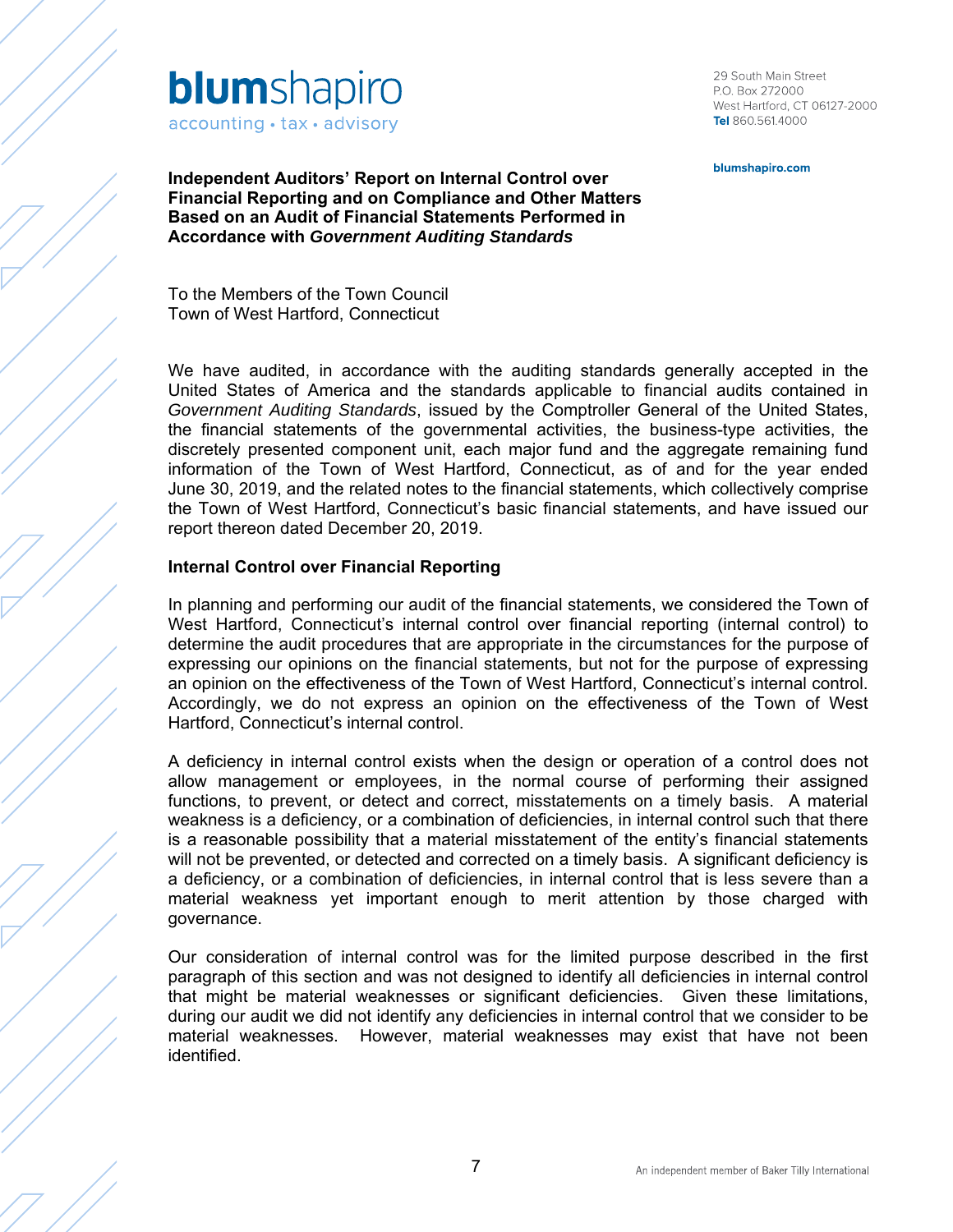#### **Compliance and Other Matters**

As part of obtaining reasonable assurance about whether the Town of West Hartford, Connecticut's financial statements are free from material misstatement, we performed tests of its compliance with certain provisions of laws, regulations, contracts and grant agreements, noncompliance with which could have a direct and material effect on the determination of financial statement amounts. However, providing an opinion on compliance with those provisions was not an objective of our audit, and, accordingly, we do not express such an opinion. The results of our tests disclosed no instances of noncompliance or other matters that are required to be reported under *Government Auditing Standards*.

#### **Purpose of this Report**

The purpose of this report is solely to describe the scope of our testing of internal control and compliance and the results of that testing, and not to provide an opinion on the effectiveness of the Town of West Hartford, Connecticut's internal control or on compliance. This report is an integral part of an audit performed in accordance with *Government Auditing Standards* in considering the Town of West Hartford, Connecticut's internal control and compliance. Accordingly, this communication is not suitable for any other purpose.

Blum, Shapino & Company, P.C.

West Hartford, Connecticut December 20, 2019